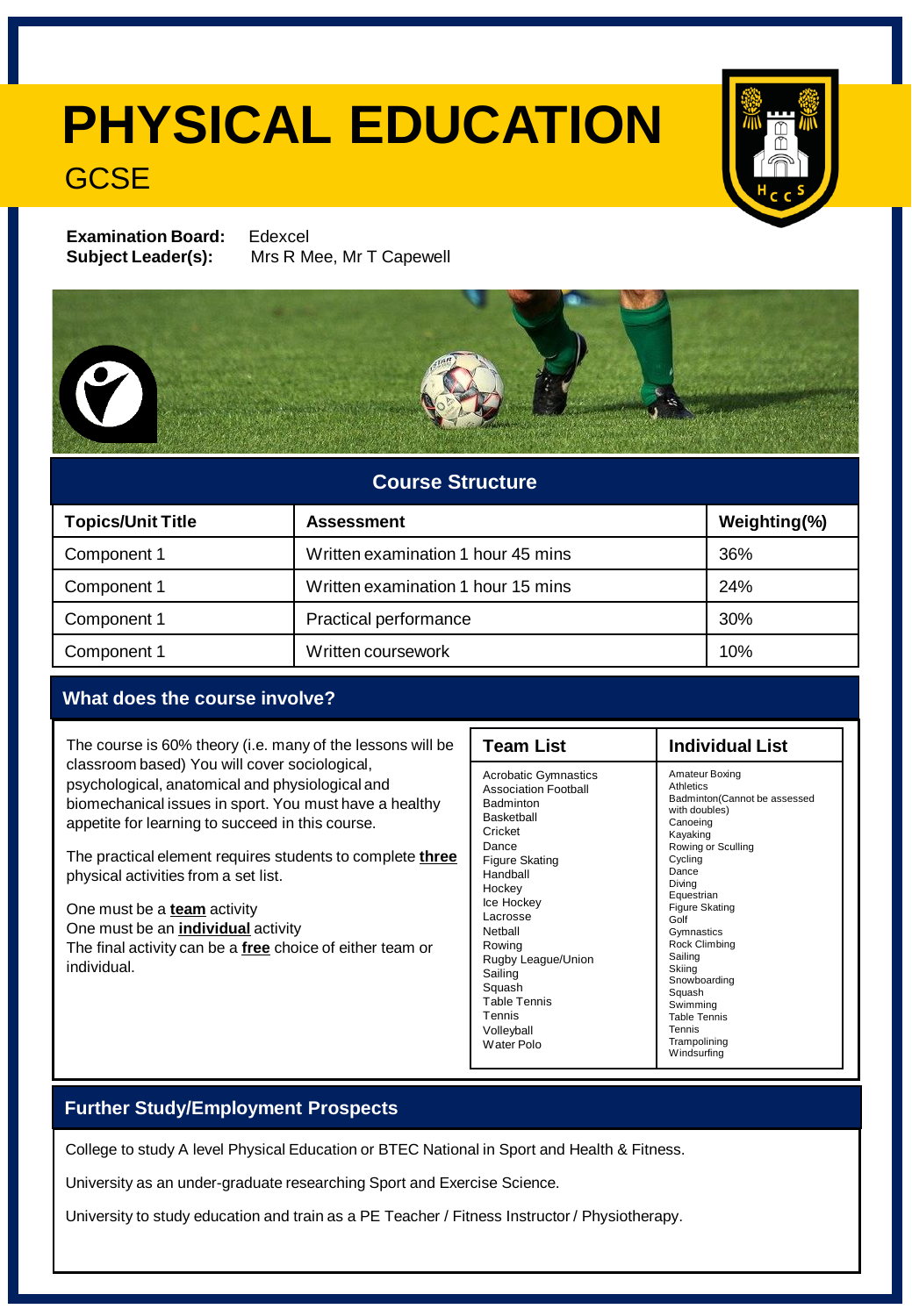### **Skills you will develop**

Your practical skills, technical and tactical.

- You will also develop your ability to analyse a performance using different types of data collection.
- Your ability to question content should improve and your understanding of the syllabus will therefore be developed.
- Your time management will need to be hot! As late work will often end up in detention!
- The ability to work independently and part of a group is key to your personal development.
- Finally you must be an independent learner. Students who struggle on this course does not exhibit the healthy appetite required to be curious about their learning and therefore do not read outside of lessons by choice.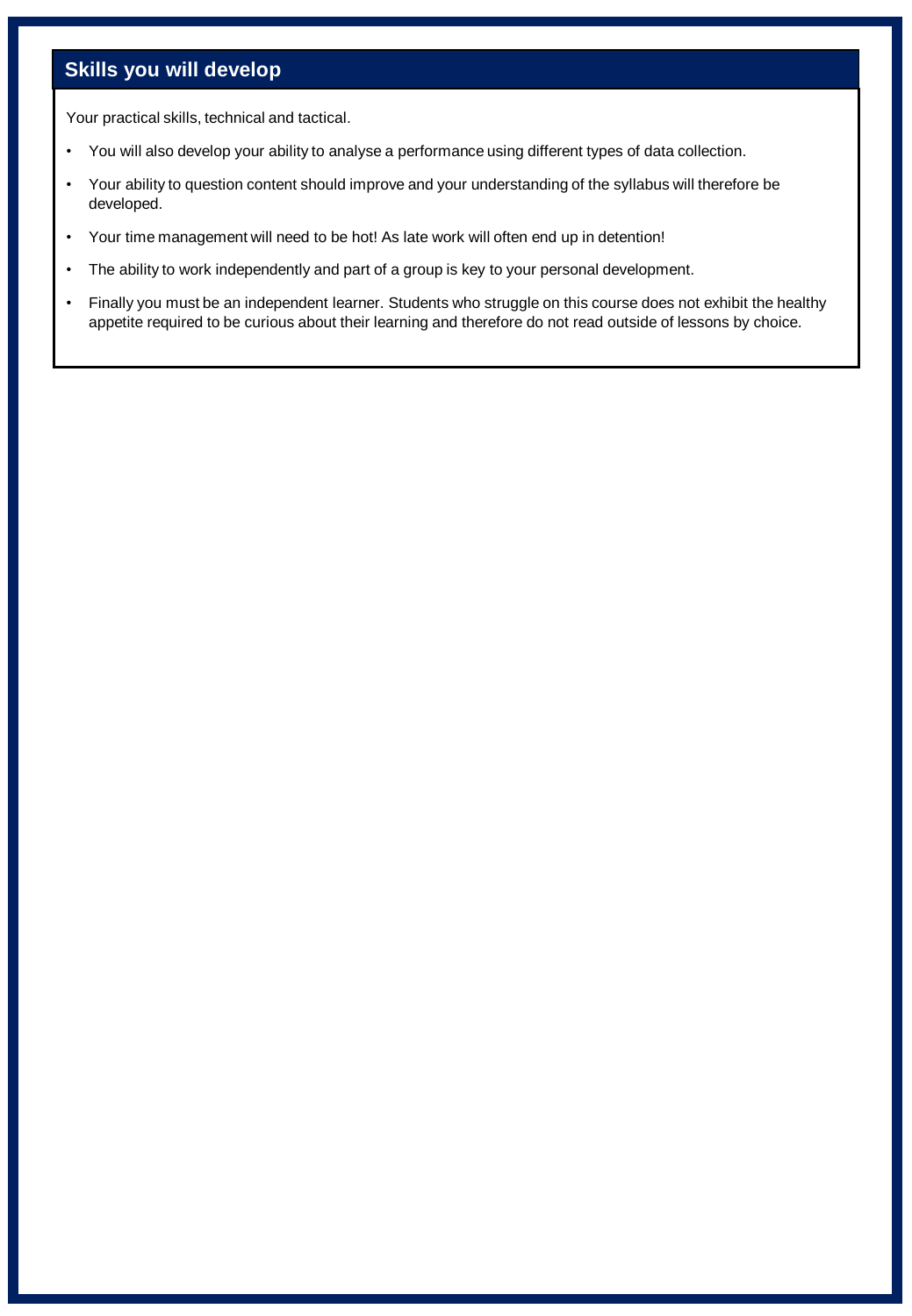## **PERFORMING ARTS BTFC**



**Examination Board:** Pearsons **Subject Leader(s):** Mrs N Thomas

### **Course Structure**

| Unit          | <b>Topics/Unit Title</b>                                                                                                                                 | <b>Assessment</b>                                                                                                                           | Weighting(%) |
|---------------|----------------------------------------------------------------------------------------------------------------------------------------------------------|---------------------------------------------------------------------------------------------------------------------------------------------|--------------|
|               | <b>Explore - Performing Arts</b><br>Getting a taste of what it is like to be a dancer                                                                    | Internally assessed                                                                                                                         | 30%          |
| $\mathcal{P}$ | Develop - Skills & Techniques in the<br><b>Performing Arts</b><br>Develop skills and techniques in the chosen<br>discipline of dance                     | Internally assessed                                                                                                                         | 30%          |
| 3             | Apply - Performing to a Brief<br>Consider how practitioners adapt their skills<br>for different contexts and put this into practice<br>in a performance. | <b>Externally assessed</b><br>• Students work in groups of<br>between 3 and 7<br>members to create a<br>performance based on<br>a set brief | 40%          |

### **What does the course involve?**

Component 1, your students will:

- explore performance styles, creative intentions and purpose
- investigate how practitioners create and influence what's performed
- discover performance roles, skills, techniques and processes.

Component 2, your students will:

- take part in workshops, classes and rehearsals
- gain physical, interpretative and rehearsal skills
- apply these skills in performance
- reflect on their progress, their performance and how they could improve.

Component 3, your students will:

- use the brief and previous learning to come up with ideas
- build on their skills in classes, workshops and rehearsals
- review the process using an ideas and skills log
- perform a piece to their chosen audience
- reflect on their performance in an evaluation report.